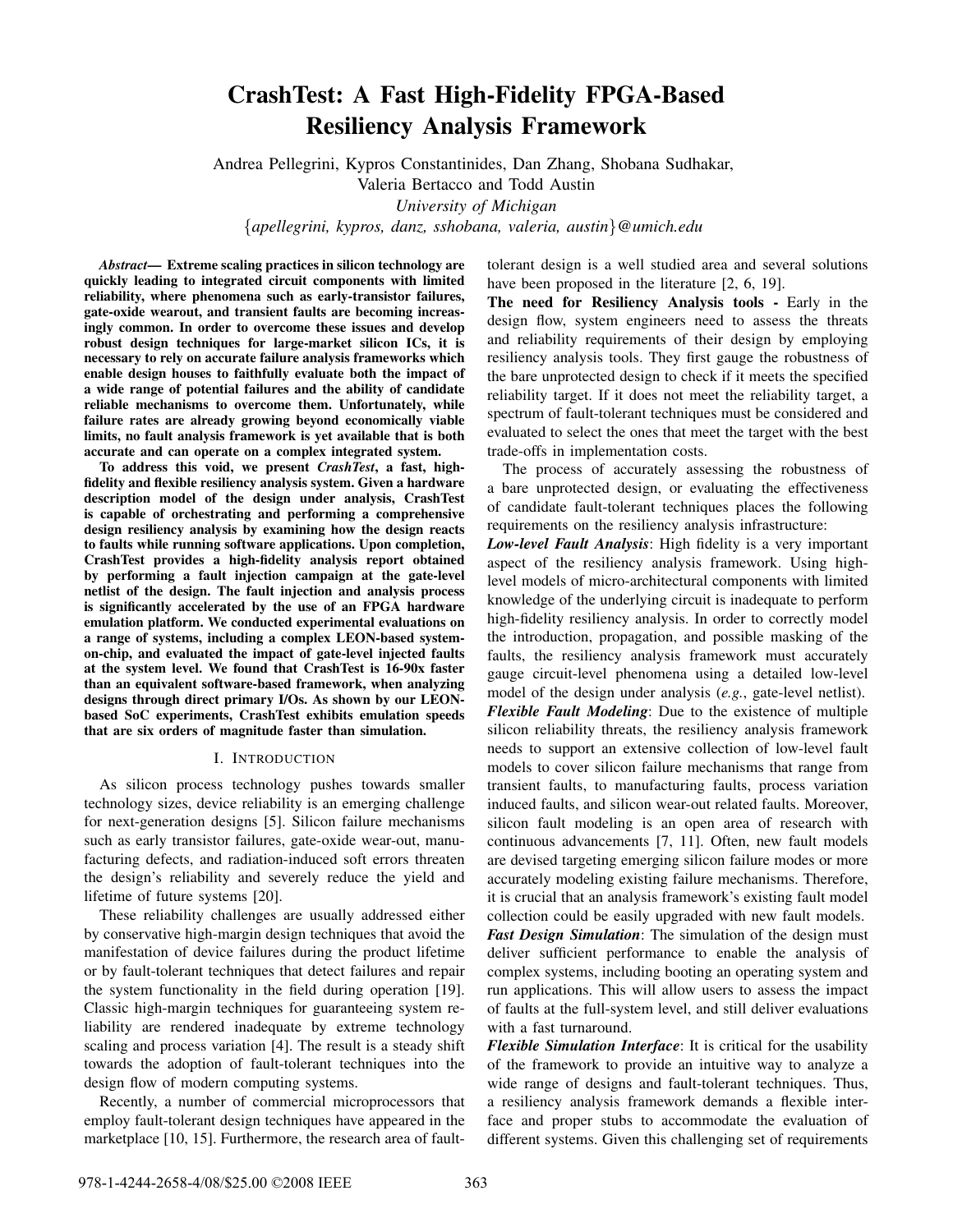for resiliency analysis, we focused our efforts toward the use of fault injection campaigns performed on gate-level models and accelerated by FPGA-based hardware emulation to achieve both accuracy and performance.

## *A. Contributions of this Work*

In this work we present CrashTest, a novel resiliency analysis framework that addresses the challenges discussed above. We achieve this through the following contributions:

- We propose a new method to automatically orchestrate a fault injection campaign and perform a detailed fault monitoring and analysis on the gate-level netlist of the design. Our analysis approach accurately assesses the impact of run-time injected faults on the operation of a large complex system. The faults are injected using novel gate-level logic transformations that instrument the design's netlist with fault emulation logic.
- Our framework is augmented with a rich collection of fault models that encompass many types of faults that can be encounter at run time, ranging from soft faults to permanent silicon defects. These fault models are defined by different logic netlist transformations that can be easily modified and adapted by the user to model new failure mechanisms.
- We employed FPGA-based hardware emulation that enables the analysis of complex full-system designs that can boot an operating system and run applications. To the best of our knowledge, this is the first work that performs gate-level fault injection on a full-system design and observes the impact of the injected faults at the system level.
- We demonstrate the flexibility of our resiliency analysis framework by analyzing and presenting results for three complex designs including the LEON3 system-on-chip.

The remaining of the paper is organized as follows: Section II describes related work; Section III gives a highlevel overview of our framework; Sections IV and V explain in detail our injection methodology and the FPGAbased fault emulation techniques used by our framework, called CrashTest. Section VI evaluates the performance of CrashTest and presents experimental results that demonstrate its effectiveness. Finally, Section VII provides conclusions and directions for future work.

## II. RELATED WORK

Fault Simulation vs. Resiliency Analysis - Fault simulators are software tools that determine the set of faults which can be exposed by a given test vector, and they are mainly used for ATPG (Automatic Test Pattern Generation) with the objective of measuring the coverage of a given set of test vectors [7]. On the other hand, resiliency analysis tools employ fault injection campaigns on a design executing typical workloads to measure the impact that the injected faults have on the design's operation and on the applications running on it.

Even though both methodologies use fault models to simulate the effects of faults on the circuit under test, their goals and requirements are fundamentally different. To prove the effectiveness of a given set of test vectors, fault simulators need to exercise faults in every node of the design for a limited amount of time. In contrast, resiliency analysis tools need to simulate the design under analysis for a significant amount of clock cycles in order to observe possible fault effects at the application level. Moreover, resiliency analysis tools usually employ Monte Carlo simulation methodologies and inject only the number of faults required to provide adequate statistical confidence in the results obtained. Due to these major differences, ATPG fault simulators cannot be practically used as a fault injection substrate to perform design resiliency analysis.

Several works in literature have proposed resiliency analysis frameworks that are based on fault injection. These works can be partitioned into software-based and hardware-based resiliency analysis, depending on the methodology used to perform the simulation and analysis [16].

Software-Based Resiliency Analysis - Often, softwarebased fault injection is preferred to hardware-based solutions due to its low cost, less complex development cycle, flexibility of customization, or simply because no low-level hardware model of the design is available. Several softwarebased resiliency analysis frameworks have been presented in literature [12, 17, 21]. Although they have many advantages, the speed of low level (*e.g.*, gate-level) simulations does not make them viable solutions for analyzing complex designs or complete systems running applications.

Hardware-Based Resiliency Analysis - The performance limitation of the software-based fault injection approach can be addressed by employing hardware-based fault injection. Hardware-based resiliency analysis frameworks usually employ FPGAs (Field Programmable Gate Arrays), capable of emulating the fault-injected design orders of magnitude faster than software-based approaches, therefore significantly speeding up the process. Although the use of FPGA emulation platforms addresses the limited performance of the software frameworks, it introduces some major challenges in automating the fault injection and the analysis process. Furthermore, it is difficult to map complex fault models on the FPGA fabric. Hence, the hardware-based resiliency analysis frameworks proposed so far are limited to simple transient fault models and stuck-at faults [9, 14].

## III. FRAMEWORK OVERVIEW

The goal of our resiliency analysis framework is to provide a fast, high-fidelity and comprehensive analysis of the effects of a broad range of fault classes on the applications running on a design under analysis (this could be either an unprotected design or a fault-tolerant design).

Given the specification of the design under analysis in a hardware description language (HDL), CrashTest automatically orchestrates a fault injection/analysis campaign. This process is composed of two stages: (i) a front-end translation that generates the fault-injection ready gate-level netlist for the design, and (ii) a back-end fault simulation and analysis that performs the actual fault injection and fault monitoring,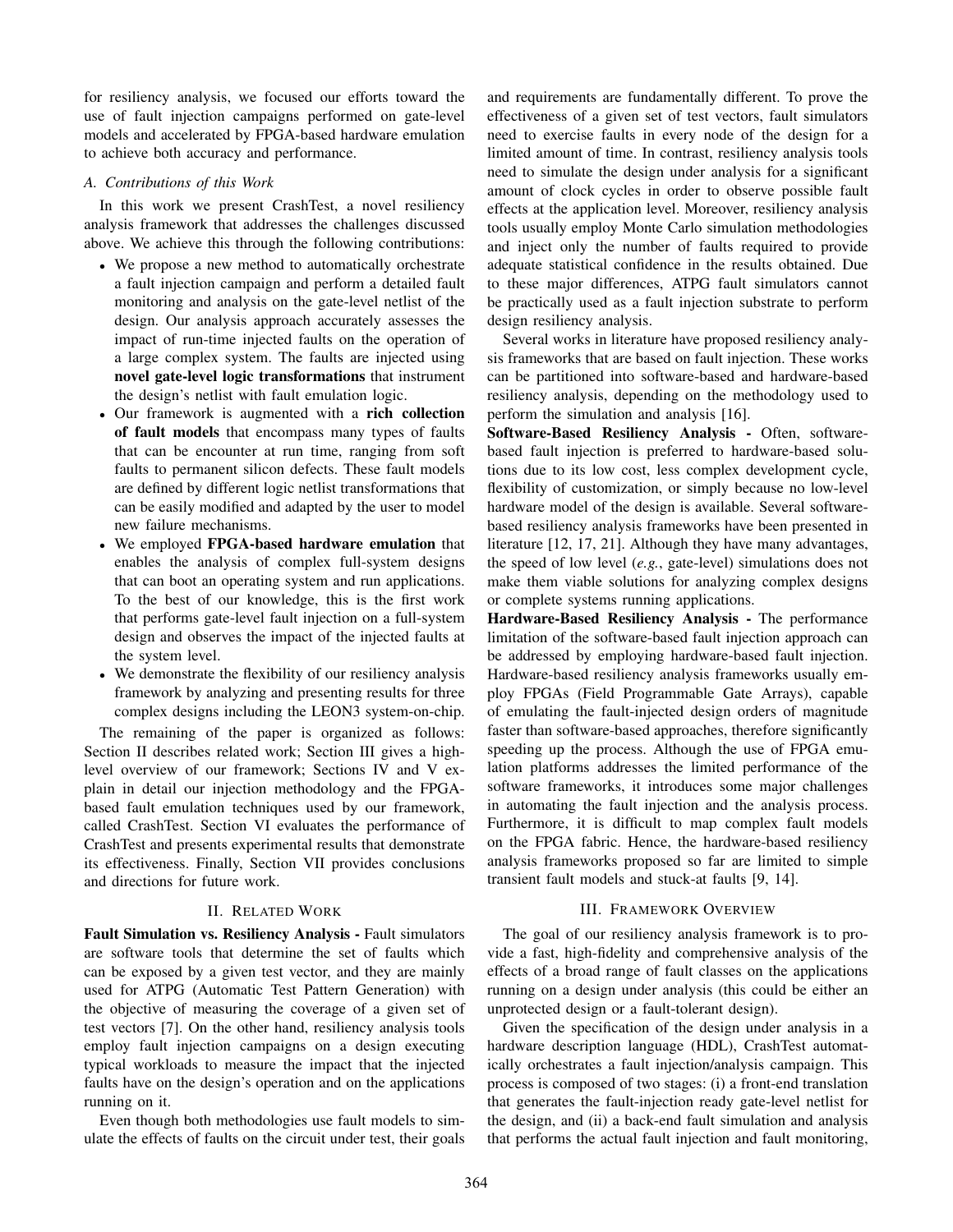

Fig. 1. *Overview of the resiliency analysis framework:* The framework is composed of (i) the front-end stage generating the fault injection-ready gate-level netlist and (ii) the back-end stage performing fault injection and analysis and generating the final resiliency analysis report.

and evaluates the effects of the injected faults. Figure 1 represents an overview Crashtest.

Only a FPGA solution can provide sufficient performance to run software applications on large and complex designs. However, a major cost in adopting this solution is the overhead necessary to map a design on the FPGA fabric. For complex designs the time required to generate a netlist mappable on the FPGA device can be prohibitively long. To reduce this overhead, in Crashtest we insert multiple faults in a same mapped netlist. These faults can be dynamically activated individually via software, amortizing the synthesis cost over several analyses.

Framework Front-End - First, on HDL model of the design under analysis is synthesized by the front-end stage of the framework using a standard cell library to obtain a *gate-level netlist*. CrashTest does not require the use of any particular library, as long as the chosen library can be properly modified to support the fault models.

For each standard cell in the target library (*i.e.*, a combinational gate or a sequential element), CrashTest provides a *gate-level logic transformation* that modifies the cell and inserts extra fault injection logic. This extra logic can be activated at runtime to emulate the effects of a fault injected into the cell. We developed a wide range of fault models and gate-level logic transformations to provide the capability of emulating different failure mechanisms. The collection of all logic transformations is stored in the framework's *fault library*. Based on the *injection parameters* selected by the user (*i.e.*, the fault models and the injection locations), the framework automatically generates the *fault injection-ready netlist* selecting the transformed cells in the library. This netlist is then transferred to the fault analysis simulator.

Framework Back-End - At the framework back end, the fault injection-ready netlist is re-synthesized to target an FPGA. At this point the fault injection and analysis campaign is ready to begin. Based on the *fault simulation parameters* given by the user, the fault injection/analysis emulator injects faults at different sites in the netlist and monitors their propagation and impact on the design and the running applications. During fault emulation, the design under analysis is exercised with the *application stimuli*. To gain statistical confidence on the provided results, the experiments are repeated in a Monte Carlo simulation model by altering the fault sites and/or

the application stimuli. After running a sufficient number of experiments to gain statistical confidence, the results are aggregated into the *resiliency analysis report* which is the final deliverable of the CrashTest framework. In the following sections, we describe each step of the CrashTest framework in more detail.

## IV. GATE-LEVEL FAULT INJECTION METHODOLOGY

Technology Independent Logic Synthesis - The first step in the front-end stage of the CrashTest framework is to convert the user-provided high-level HDL model of the design under analysis into a common format that the framework can analyze to obtain an accurate list of candidate circuit locations for fault injection. This is achieved through logic synthesis with Synopsys Design Compiler targeting a technology-independent standard cell library (GTECH). The resulting gate-level netlist is composed of simple logic gates (*e.g.*, AND, OR, NOT, Flip-Flops, *etc,*) and it is free from any fabrication technology-related characteristics. This netlist is subsequently parsed to generate a list of all possible injection locations, that is, a list of all logic gates and flipflops in the design. This list can be used to specify the injection locations; alternatively, if randomized fault injection is desired, a random selection of fault sites can be performed by the framework.

Netlist Fault Injection Instrumentation - After fault locations selection, the gate-level netlist is instrumented with extra fault injection logic that, when enabled, emulates the effects of the injected faults. Each fault model supported by the framework is associated with a specific gate-level logic transformation to achieve this goal. The collection of gatelevel logic transformations composes the framework's fault library. This modular design makes a straight forward task upgrading the framework with new fault models by simply implementing new logic transformations into the fault library. Our resiliency analysis framework is already equipped with a large collection of fault models and their corresponding netlist logic transformations. This collection spans an extensive spectrum of silicon failure mechanisms, ranging from transient faults due to cosmic rays, to permanent faults due to silicon wearout. Table 1 shows a list of supported fault models along with a brief description.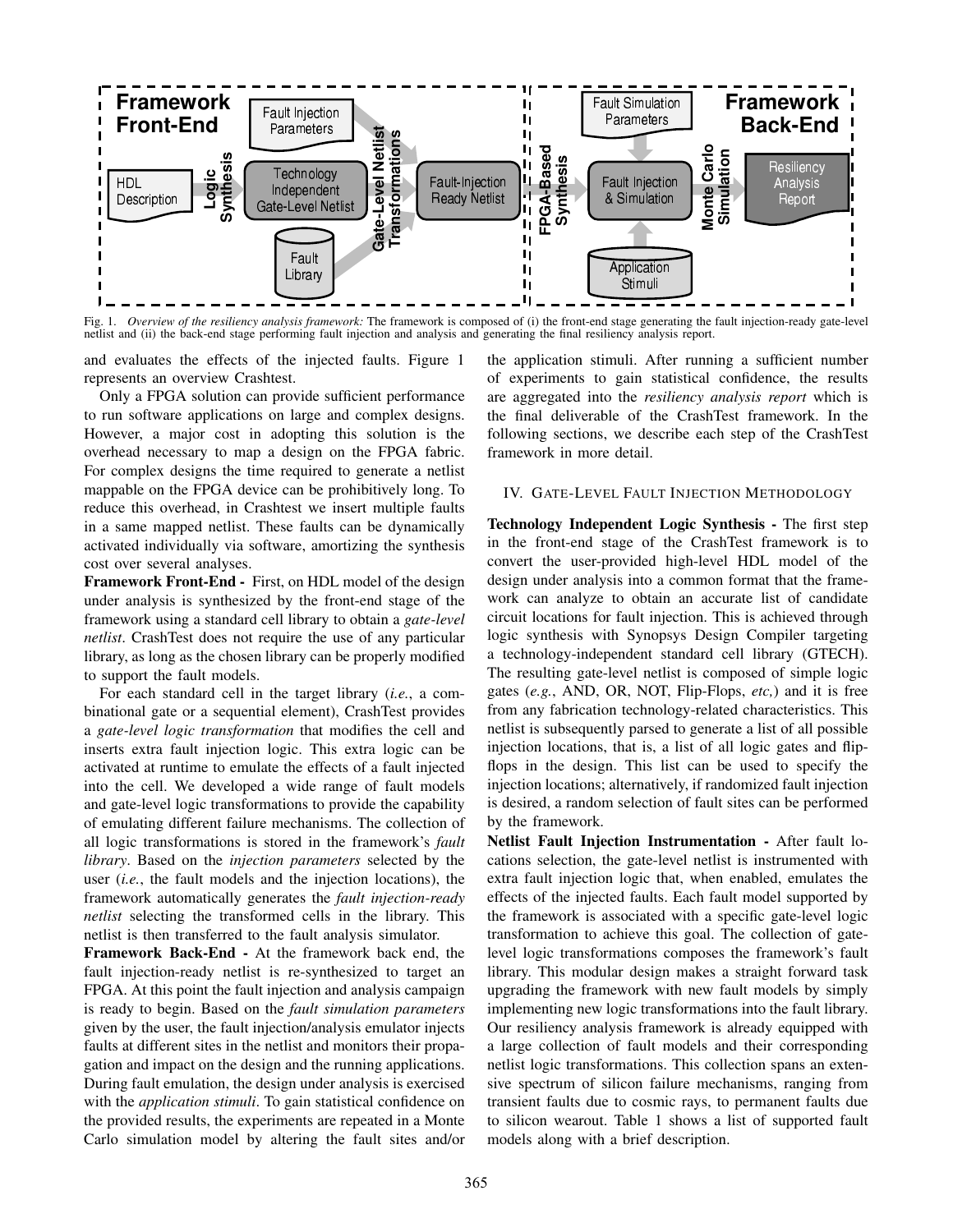

Fig. 2. *Logic Transformations - Bridge Fault:* The CMOS transistor-level design of a gate in (a) is used to generate the gate's fault symptom table for the fault model shown in (b). Part (c) shows the instrumentation logic for emulating the effects of the Bridge-A-B fault.

**Stuck-at**: The stuck-at fault model is the industry standard model for circuit testing. It assumes that the defect behaves as a node stuck at logical 0 or 1. The stuck-at fault model is most commonly used to mimic permanent manufacturing or wearout-related silicon defects.

**Stuck-open**: The stuck-open fault model assumes that a single physical line in the circuit is broken. The unconnected node is not tied to either Vcc or Gnd and its behavior is rather unpredictable (logical 0 or 1 or high impedance). This model is commonly used to mimic permanent defects that are not covered by the stuck-at fault model.

**Bridge**: The bridge fault model assumes that two nodes of a circuit are shorted together. The behavior of the two shorted nodes depends on the values and strength of their driving nodes. This model covers a large fraction of permanent manufacturing or wearout-related defects.

**Path-delay**: The path-delay fault model assumes that the logic function of the circuit is correct, but that the total delay in a path from inputs to outputs exceeds the allocated threshold and causes incorrect behavior. This model is used to mimic the effects of process variation or device degradation due to age-related wearout.

**Single Event Upset**: The single event upset (SEU) fault model assumes that the value of a node in the circuit if flipped for one cycle. After this one-cycle upset, the node returns to its normal behavior. The SEU fault model is used to mimic transient faults commonly caused by cosmic radiation or alpha particles.

Gate-Level Logic Transformations - Some fault models require trivial gate-level logic transformations. For example, the instrumentation needed to emulate a stuck-at fault is just a multiplexer that controls the output of the faulty gate and has one of its inputs connected to logic zero/one. However, there are more complex fault models which affect the design at the transistor level. For example, the bridge fault model assumes that two circuit nodes in the design are shorted together. To emulate the effect of a bridge model with high fidelity, we simulated the faulty CMOS gates at the transistor level and generated a corresponding *fault symptom table*. To illustrate this process with an example, Figure 2(a) shows the CMOS transistor level representation of a NAND2 logic gate, while Figure 2(b) shows the corresponding fault symptom table.

By observing the table we notice that the effects of the fault are masked for some input combinations, thus the faulty gate behaves as a fault-free gate. However, for other input



Fig. 3. *Fault injection scan chain:* The netlist is instrumented with fault injection logic for multiple faults. The scan chain controls the fault injection during emulation.

combinations the fault's effects propagate to the gate's output and result is an unstable output signal (Random Value in Figure 2(c)). The framework's fault library is populated with a fault symptom table for each combination of standard cell library gate and supported fault model. Given a gate type and a fault model, the instrumentation engine accesses the fault library and applies the corresponding logic transformation to instrument the fault. Figure 2(c) shows the instrumentation logic for a bridge fault between circuit nodes A and B of the NAND2 gate. A fault-tolerant design should be capable of handling these faults and either mask the errors introduced or reconfigure itself to exclude the faulty part of the design.

Path-Delay Fault Model - The logic transformations required by most fault models are similar to the one presented in Figure 2(c) for the bridge fault. One exception is the pathdelay fault model which has slightly different characteristics. Path-delay faults are characterized by slower combinational logic gates causing longer delays than foreseen at design time. Whenever these slower gates are exercised, they may cause timing violations (*i.e.*, flip-flops at the end of the path miss to latch the newly computed value). In our framework, the effects of the path-delay fault model are emulated by a gate-level logic transformation such as that in Figure 4. To determinate the set of flip-flops affected by the slower *faulty gate*, we trace forward through the combinational logic and find all those flip-flops that have a path including the faulty gate. From that set of flip-flops we choose only those that have a path delay with a timing slack smaller than a predefined threshold specified by the user (*i.e.*, the expected

Table 1. *Fault models:* CrashTest is enhanced with an extensive collection of fault models. These fault models cover transient faults as single event upsets and also a variety of permanent hard faults related to manufacturing, wearout, and process variation silicon defects.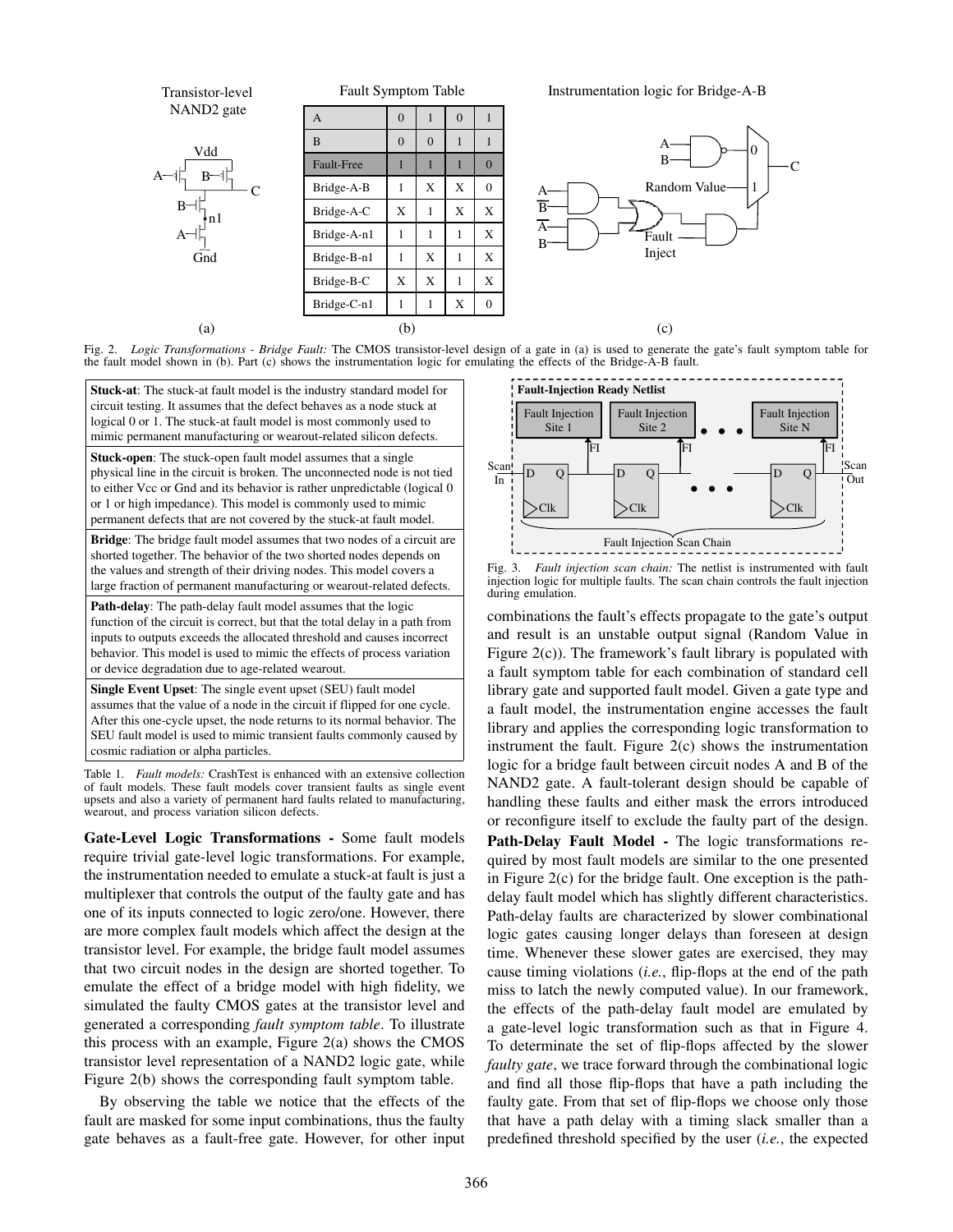

Fig. 4. *Logic transformation for the path-delay fault model:* If the output of the faulty gate changes in a given cycle, all affected flip-flops miss latching the newly computed value and hold the previous cycle's value.

## delay due to the faulty gate).

Fault Injection Scan Chain - To avoid re-instrumenting the netlist each time a new fault must be injected, the netlist can be instrumented for several faults at multiple locations. This accelerates the emulation at the back-end of the framework, but also increases the instrumented circuit size. Moreover, the insertion of each fault into the netlist adds an extra control signal required for enabling and disabling it at runtime (for instance, signal *Fault Inject* and *Random Value* in 2(c)). As shown in Figure 3, these control signals are latched and connected to a scan chain, which at runtime are accessible by the *Fault Injection Manager* (see Figure 5).

#### V. FPGA-BASED FAULT EMULATION

CrashTest employs an FPGA platform to emulate the fault injected hardware and accelerate the fault simulation and analysis process. The first step in this process is to synthesize and map the fault injection-ready netlist to the target FPGA. To provide a standard simulation interface that is independent of the design under analysis, we add an automatically generated *interface wrapper* to the fault injected-ready netlist. This interface wrapper provides a seamless connection with the *fault injection manager*, an automatically-generated software program responsible for orchestrating the fault injection and analysis campaign. The interface wrapper and the fault injection manager are connected through an *on-chip interconnect bus*. Figure 5 shows the major components and the data-flow of the fault injection, simulation and analysis process.

In our experiments we used a Xilinx Virtex-II Pro FPGA, which has two on-chip PowerPC processors, and run the fault injection manager software on one of them. Alternatively, the fault injection manager can also run on a soft-core mapped on the FPGA itself (*e.g.*, Microblaze). The fault injection manager is responsible for several tasks:

1) Feed the instrumented injection scan-chain with all the control signals required in the fault injection campaign. This is done through a FIFO queue updated each time a new fault is activated into the design. The fault injection parameters (*i.e.*, fault location and time) are stored on an off-chip memory accessible by the injection manager.



Fig. 5. *FPGA-Based fault injection and simulation:* The FPGA-mapped netlist is wrapped by a standard interface providing a seamless connection to the fault injection manager that is running on an on-chip processor core.

2) Stimulate the design through the input registers. The applications stimulus is either provided by the user or automatically generated, and it is stored in the off-chip memory. 3) Monitor the output of the FPGA-mapped design for errors through the output registers. The output is compared to a golden output that is collected with a fault-free version of the same design and it is stored in the off-chip memory.

4) Maintain fault analysis statistics and store the results to the off-chip memory for later processing.

5) Synchronize the FPGA-mapped design with the fault injection process through the interrupt counter.

## VI. FRAMEWORK EVALUATION

In this section, we evaluate our FPGA-based resiliency analysis infrastructure and compare its performance to an equivalent software-based implementation. We also perform an initial examination, using the CrashTest infrastructure, of the effects of different fault models in design resiliency.

## *A. Experimental Methodology*

Benchmark Designs - For the evaluation of CrashTest we used three benchmark designs, described everywhere in Table 2. The chip-multiprocessor (CMP) interconnect router implements a wormhole router pipelined at the flit level with credit-based flow control functionality for a two-dimensional torus network topology [13]. We used SPEC CPU2000 communication traces derived from the TRIPS architecture [18] to provide application stimuli to the router. The DLX core is a 32-bit 5-stage in-order single-issue pipeline running the MIPS-Lite ISA. Finally, the LEON3 is a system-onchip including a 32-bit 7-stage pipelined processor running the SPARC V8 architecture, an on-chip interconnect, basic peripherals and a memory controller [10]. The LEON3 SoC is capable of booting an unmodified version of Linux 2.6. The LEON processor was configured without on-chip caches and faults were injected only in the core component.

Netlist Fault-Injection Instrumentation - The HDL model of the design under analysis is synthesized using Synopsys' Design Compiler and the GTECH standard cell library. The resulting netlist is a technology-independent GTECH gatelevel netlist. The gate-level netlist is then analyzed by Perl scripts to locate all possible injection sites in the circuit. Once the sites and fault types are selected (using a uniform random distribution for these experiments), a Perl script applies the required gate-level logic transformations.

Software-Based Analysis Methodology - The softwarebased fault simulation and analysis is performed using Synopsys' VCS logic simulator for the CMP router and the DLX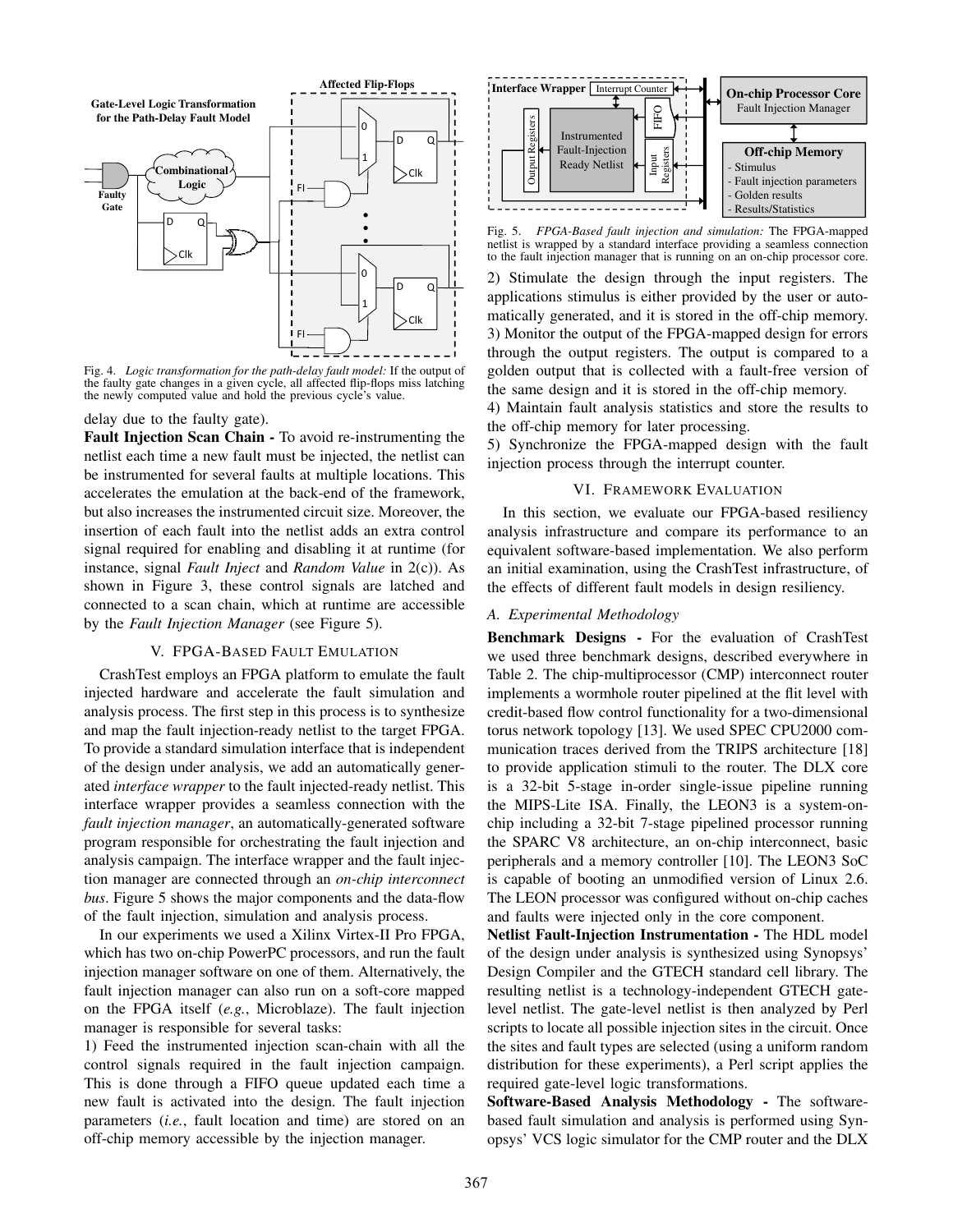| <b>Benchmark</b><br><b>Name</b> | <b>Logic Gates</b><br>(GTECH) | <b>Flip</b><br><b>Flops</b> | <b>Description</b>                                                                                                                                                             |  |  |
|---------------------------------|-------------------------------|-----------------------------|--------------------------------------------------------------------------------------------------------------------------------------------------------------------------------|--|--|
| <b>CMP</b> Router               | 16.544                        | 1,705                       | chip-multiprocessor interconnect router for a<br>2D mesh network with 32-bit flits                                                                                             |  |  |
| DLX Core                        | 15,015                        | 2,030                       | 5-stage in-order DLX pipeline running<br>MIPS-Lite ISA                                                                                                                         |  |  |
| LEON3<br>System-<br>on-chip     | 66.312                        | 6.925                       | System-on-chip with a 7-stage pipeline 32-bit<br>processor compliant with the SPARC V8<br>architecture, an on-chip interconnect, basic<br>peripherals and a memory controller. |  |  |

Table 2. *Benchmark Designs:* Characteristics of the benchmark designs used to evaluate the CrashTest framework.

| Confidence Level = $95\%$       | <b>Confidence Interval</b> |                         |                  |  |
|---------------------------------|----------------------------|-------------------------|------------------|--|
| <b>Number of Fault</b>          | <b>CMP</b> Router          | <b>DLX</b> Core         | LEON3            |  |
| <b>Injections (Sample Size)</b> | $(18249$ gates)            | $(17045 \text{ gates})$ | $(73237)$ gates) |  |
| 256                             | $+6.08$                    | $+6.08$                 | $+6.11$          |  |
| 512                             | $+4.27$                    | $+4.27$                 | $+4.32$          |  |
| 1024                            | $+2.98$                    | $+2.96$                 | $+3.04$          |  |
| 2048                            | $+2.04$                    | $+2.03$                 | $+2.14$          |  |
| 4096                            | $+1.35$                    | $+1.33$                 | $+1.49$          |  |
| 8192                            | $+0.8$                     | $+0.78$                 | $+1.02$          |  |

Table 3. *Statistical Confidence:* The Table shows the confidence level of the results obtained when different number of faults are injected during the injection campaigns for our benchmark designs.

core. For the simulation of the LEON3 system-on-chip we used ModelSim, since it required the simulation of both Verilog and VHDL modules. The fault simulations using VCS were run on an Intel Core 2 Duo running at 2.13GHz with 2GB of RAM; while the ModelSim simulations were run on a P4 at 3.4GHz and 2GB RAM.

FPGA-Based Analysis Methodology - For the FPGAbased fault emulation and analysis we used the XUP V2P Development Board [1]. The board is equipped with a Virtex-2 Pro XC2VP30 FPGA with 13,696 slices (each with two 4-input LUTs and two flip-flops), and two PowerPC 405 processors. At the time of writing, this FPGA represented a mid-sized device; devices with up to ten times more resources are currently available. For off-chip memory we used one 256MB module of DRAM. The main tools used to map designs in the CrashTest framework are Xilinx Platform Studioand Synplicity's Synplify. The FPGA synthesis and mapping process was ran on a P4 CPU at 3.0Ghz equipped with 1GB RAM. The synthesis and mapping process for the LEON3 system took about 45 minutes, while the other two benchmark designs required significantly less time.

## *B. Monte Carlo Simulation & Statistical Confidence*

Performing gate-level fault injection campaigns in complex designs and observing their impact at the application level is a computationally intensive process. The propagation of fault effects from the gate-level up to the application level requires a simulation of the design under analysis. To reduce the number of fault injections and make the resiliency analysis computationally tractable we adopted a Monte Carlo analysis method. Through Monte Carlo simulation, fault injection experiments are repeated several times, randomly changing the fault injection location and time (*i.e.*, the clock cycle at which fault is enabled). The desired statistical confidence affects the number of repetitions of the experiment.

Table 3 shows the confidence intervals for different numbers of fault injection experiments for our three benchmark designs. These figures were calculated using the statistical

| Bench.<br><b>Design</b>     | <b>Injected</b><br><b>Faults</b> | <b>Slices</b><br>(out of 13696) | <b>Slice Flip</b><br><b>Flops</b><br>(out of 27392) | <b>4 Input LUTs</b><br>(out of 27392) |
|-----------------------------|----------------------------------|---------------------------------|-----------------------------------------------------|---------------------------------------|
| CMP<br>Router               | $0$ (baseline)                   | 2968 (21%)                      | 3021 (11%)                                          | 3705 (13%)                            |
|                             | $0$ (wrapper)                    | 6679 (48%)                      | 4731 (17%)                                          | 10840 (39%)                           |
|                             | 8                                | 6718 (49%)                      | 4745 (17%)                                          | 10781 (39%)                           |
|                             | 64                               | 6912 (50%)                      | 4857 (17%)                                          | 11192 (40%)                           |
|                             | 128                              | 7161 (52%)                      | 4985 (18%)                                          | 11408 (41%)                           |
|                             | 256                              | 7279 (53%)                      | 5241 (19%)                                          | 11425 (41%)                           |
|                             | 512                              | 7854 (57%)                      | 5753 (21%)                                          | 12020 (43%)                           |
|                             | 1024                             | 8903 (65%)                      | 6778 (24%)                                          | 13059 (47%)                           |
| DLX<br>Core                 | $0$ (baseline)                   | 2499 (18%)                      | 2520 (9%)                                           | 2386 (8%)                             |
|                             | $0$ (wrapper)                    | 6820 (49%)                      | 8202 (29%)                                          | 4573 (16%)                            |
|                             | 1024                             | 9593 (70%)                      | 6700 (24%)                                          | 9948 (36%)                            |
| LEON3<br>System-<br>on-chip | 0 (baseline)                     | 10281 (75%)                     | 10178 (37%)                                         | 20562 (75%)                           |
|                             | $0$ (wrapper)                    | 11057 (80%)                     | 11103 (40%)                                         | 22113 (80%)                           |
|                             | 1024                             | 11785 (86%)                     | 13146 (47%)                                         | 23570 (86%)                           |

Table 4. *Fault injection logic overhead:* Utilization of the FPGA resources comparing the baseline (fault-free) designs and the fault injection instrumented designs mapped on the FPGA.

sample size equations from [3]. We deemed that for most applications, a confidence level of 95% and a confidence interval of 3% are acceptable. From Table 3 we notice that this degree of statistical confidence can be achieved by just 1024 fault injections for all three benchmark designs.

## *C. Framework Performance*

Fault Injection Logic Overhead - Table 4 shows the allocated FPGA resources when the baseline (fault-free) benchmark designs were synthesized and mapped on the FPGA. When the designs are augmented with the fault simulation interface wrapper, the utilization of the FPGA slices is increased from 15% to 31%. As shown in the fourth and fifth columns of Table 4, not all of the flip-flops and LUTs in each utilized slice are used. The table also shows the overhead of the instrumentation logic for designs injected with different numbers of stuck-at faults. The capability of injecting several faults into the design is very important since it significantly accelerates the fault simulation process by avoiding time-consuming iterations of netlist instrumentation and FPGA synthesis/mapping.

Fault Simulation/Analysis Speed - Table 5 compares the speed of a software-based and our FPGA-based fault emulation and analysis engines. For the CMP router design we noticed that the speed of a software-based scheme varied for different fault models. This difference stems from the different logic complexity required to emulate the behavior of each fault model. On average, for the CMP router the software-based scheme provides a simulation speed that is on the order of 10 KHz. We have observed similar results for the DLX core design (not shown in the table for brevity). On the other hand, the speed of the FPGA-based scheme is not affected by the fault injection logic. Therefore, all fault models are emulated with the same clock frequency and achieve the same emulation speed. For the CMP router, the speed of the emulation framework is 220 KHz, leading to an average speed up of  $\approx 20X$  for simple fault models and ≈85X for the more complex ones.

The simulation speed achieved by the software-based scheme when analyzing the LEON3 system-on-chip is much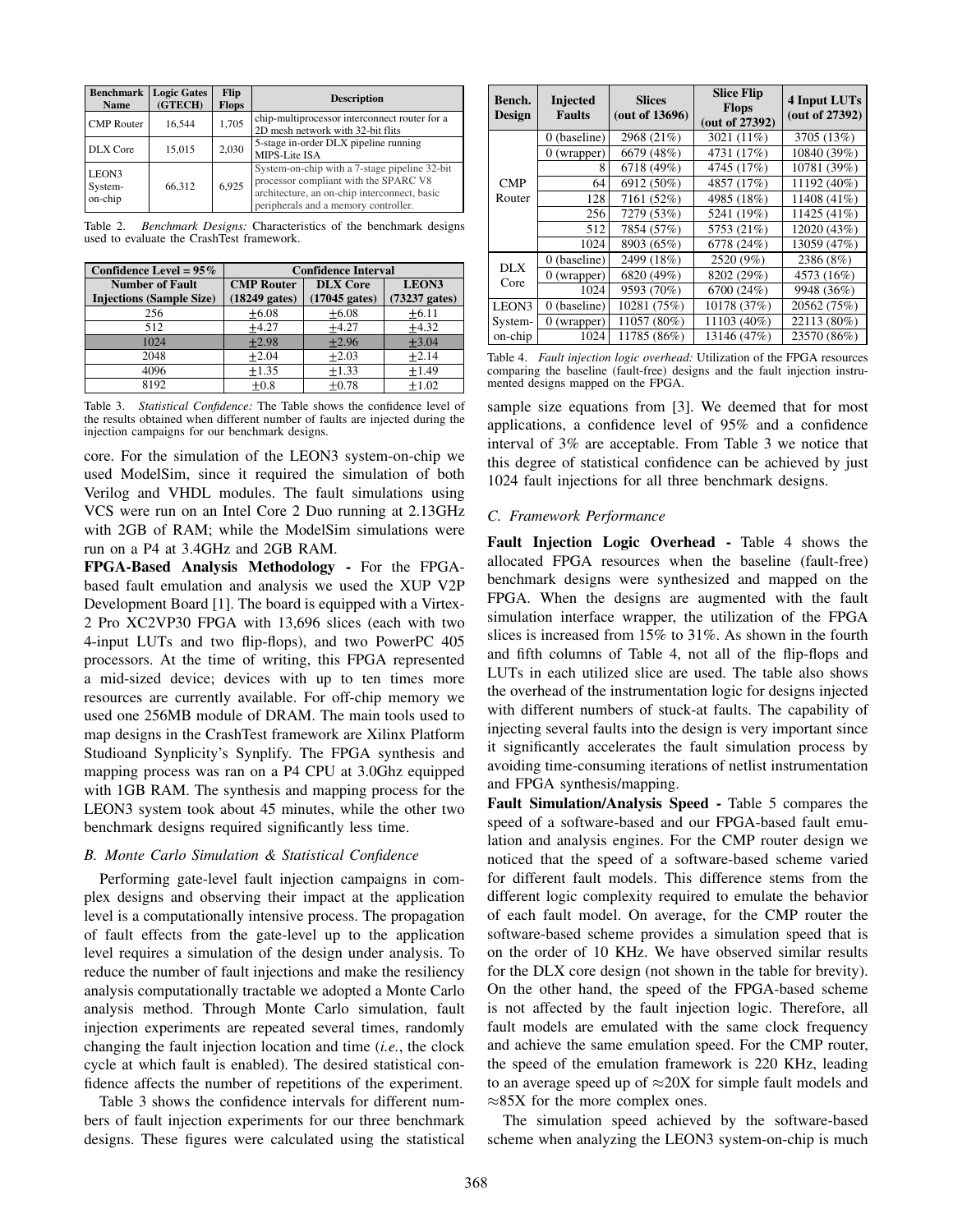

Fig. 6. *Design Resiliency vs. Underlying Fault Model:* Percentage of injected faults that were exposed for each fault model. Experiments are run on the CMP router using SPEC2000 traces.

| Bench.<br><b>Design</b>     | <b>Fault</b><br>Model | <b>Software-Based Fault</b><br><b>Simulation Speed</b> | <b>FPGA-Based Fault</b><br><b>Simulation Speed</b> | Speed Up |
|-----------------------------|-----------------------|--------------------------------------------------------|----------------------------------------------------|----------|
| CMP<br>Router               | Stuck-at-0            | 9.75 KHz                                               |                                                    | 22X      |
|                             | Stuck-at-1            | 8.09 KHz                                               |                                                    | 27X      |
|                             | Stuck-open            | 2.42 KHz                                               | 220 KHz                                            | 90X      |
|                             | Bridge                | 2.63KHz                                                |                                                    | 83X      |
|                             | Path-delay            | 11.34 KHz                                              |                                                    | 19X      |
|                             | <b>SEU</b>            | 13.04 KHz                                              |                                                    | 16X      |
| LEON3<br>System-<br>on-chip | Stuck-at-0            | 28 Hz                                                  | $25$ Mhz                                           | ~1000000 |

Table 5. *Fault simulation speed:* Performance comparison of the softwareand FPGA-based fault simulation engines.

lower than the one observed for the other two simpler designs (*i.e.*, the CMP router and the DLX core). Specifically, the simulation speed is limited to 28 Hz, due to the much higher complexity of the full-system LEON3 design. In contrast, the emulation speed of the LEON3 system on the FPGAbased scheme is faster than the other two simpler designs. This is due to how the application stimulus is applied to different designs by the fault injection manager. Since the LEON3 full-system design includes a memory controller, the interaction with the external environment is limited to memory read/write requests, which are served by the off-chip DRAM module. Therefore, in the LEON3 analysis there is very little interaction between the fault injection manager and the design under analysis in feeding the application stimulus. On the other hand, when emulating the other two designs, the fault injection manager must provide input stimuli cycle-bycycle in order to drive the emulation, thus limiting the overall performance. The emulation speed of the LEON3 design is 25 MHz, which leads to a six orders of magnitude speedup, compared to the software-based scheme.

## *D. Fault Analysis Evaluation*

To evaluate our solution for resiliency analysis, we conducted a study on our CMP router, by exposing it to several types of fault while running SPEC2000 testbenches.

Fault Effects per Fault Model - The graph in Figure 6 shows the percentage of injected faults that caused a failure, grouped by fault model. The fault injection experiments were

run on the CMP router stimulated with communication traces of several SPEC CPU2000 benchmarks and a synthetic hightraffic communication trace (*hi util*). We observe that the effects of the injected faults on the design vary for different fault models. Specifically, fault models related to permanent silicon failures (*i.e.*, stuck-at, stuck-open, and bridge) have more adverse effects on the design, and 70-80% of them cause errors observable at the primary outputs of the design. On the other hand, the path delay fault model has less adverse effects, and on average only 40% of these faults manifest. Finally, the SEU faults have the least impact on the correct functionality of the design and on average less than 10% of them cause an error.

Failure Observation Latency - The graph in Figure 7 shows the average latency of an injected fault to propagate an error to the primary outputs of the design. The results shown are for different fault models for the CMP router and the LEON3 system-on-chip. The failure observation latency is a very important metric when assessing the resiliency of a design because it provides insight on whether specific error detection and recovery techniques can provide a successful recovery from the fault's effects. We noticed that the failure observation latency varies depending on the fault model. Specifically, we observed that, for the CMP router, the injected path-delay faults have the highest failure manifestation latency, while fault models associated with permanent failure mechanisms usually have similar failure manifestation latencies. Furthermore, we noticed that the error manifestation latency for SEU faults is very small. When this observation is combined with the results of the previous experiment, we concluded that SEU transient faults either cause an error in the design immediately after they occur, or they do not cause an error at all, as would be expected due to their transient nature.

We also noticed that the measured failure-observation latencies for the LEON3 system-on-chip are orders of magnitude larger than the ones observed for the CMP router. This difference stems from the higher complexity of the LEON3 system-on-chip, which in turn leads to more cycles